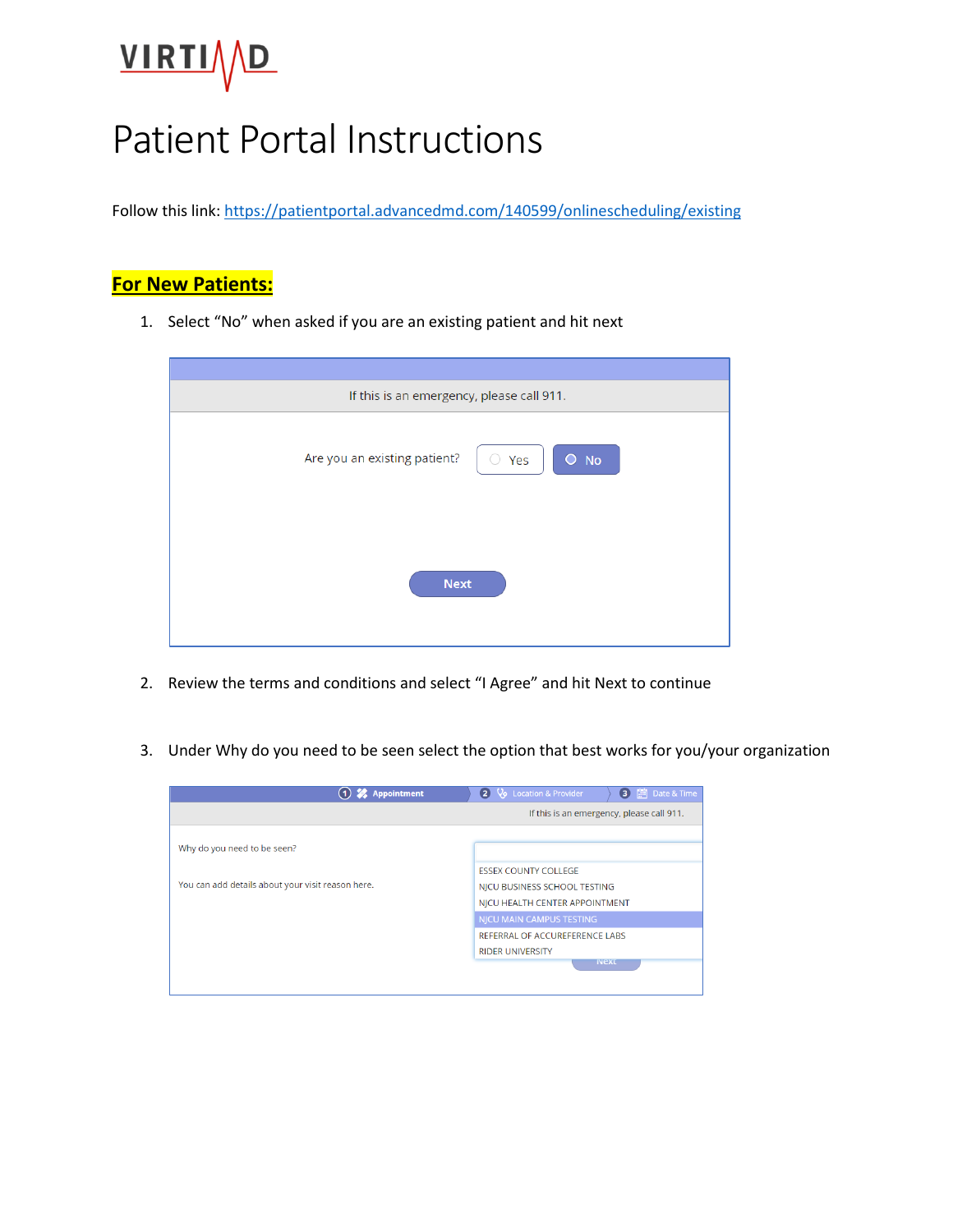

4. When asked where you would like to schedule your next appointment, keep Diligent Urgent Care LLC as the selected. Your testing appointment will at the designated testing location.

| Appointment                                                              | $(2)$ $\sqrt{6}$ Location & Provider    |                     | till Date & Time<br>€               | Confirmatio |  |
|--------------------------------------------------------------------------|-----------------------------------------|---------------------|-------------------------------------|-------------|--|
| If this is an emergency, please call 911.                                |                                         |                     |                                     |             |  |
| Which of our locations do you prefer?<br><b>DILIGENT URGENT CARE LLC</b> |                                         |                     |                                     |             |  |
|                                                                          |                                         |                     | 3807 BERGENLINE AVE, UNION CITY, NJ |             |  |
| to see?                                                                  | Is there a specific provider you'd like | <b>GAON, AYELET</b> |                                     |             |  |
|                                                                          | <b>Back</b>                             |                     | <b>Next</b>                         |             |  |

5. Select the date and time that best works for you

| $9$ / 13 / 2021<br>k<br>×                      | September 13, 2021                                  |  |
|------------------------------------------------|-----------------------------------------------------|--|
| S<br>M<br>F<br>S<br>т<br>W<br>т                | Times available on this day                         |  |
| $\overline{2}$<br>3<br>1<br>4                  | 7:00 AM<br>. .                                      |  |
| 5<br>6<br>$\overline{7}$<br>8<br>9<br>10<br>11 | 7:05 AM<br>$\bigcirc$                               |  |
| 12<br>15<br>16<br>14<br>17<br>18<br>13         | $O$ 7:10 AM                                         |  |
| 21<br>22<br>19<br>20<br>23<br>24<br>25         | 7:15 AM<br>( )                                      |  |
| 26<br>27<br>28<br>29<br>30                     |                                                     |  |
|                                                | 7:20 AM<br>○                                        |  |
|                                                | 7:25 AM<br>∩                                        |  |
|                                                | 7:30 AM<br>. .                                      |  |
|                                                | 7:35AM<br>All times are EST (Eastern Standard Time) |  |
| <b>Back</b>                                    | <b>Next</b>                                         |  |
|                                                |                                                     |  |

- 6. Review all information and hit Next
- 7. Input all information and select "Complete Booking"
	- Please note that these services will be billed through your insurance. If you have insurance, please be sure to provide the information otherwise someone from our team will be in touch to obtain your insurance information. If you fail to provide after several attempts, you may receive a bill from Diligent Urgent Care.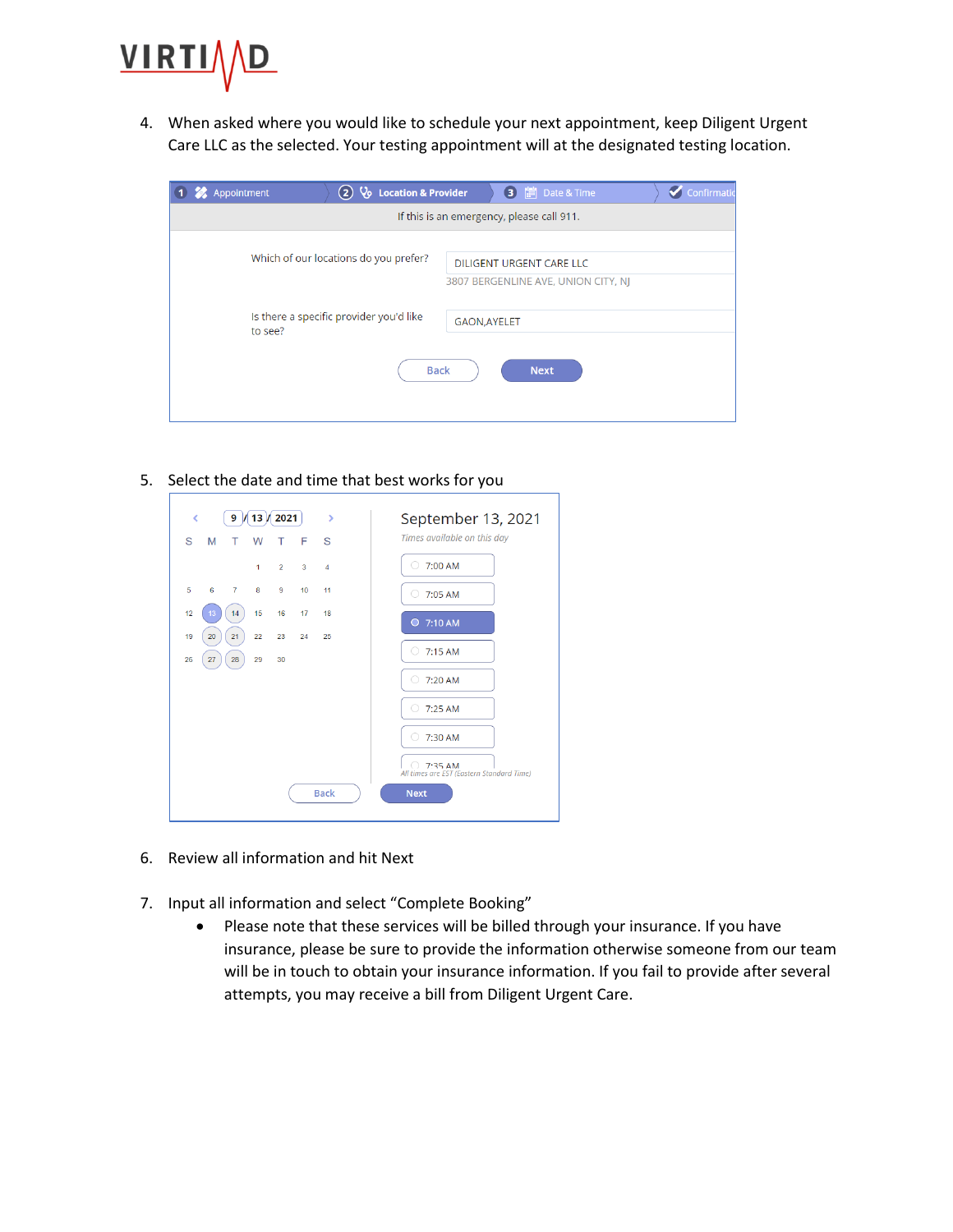

#### **Registering Your Account**

1. Select "Yes" when asked if you are an existing patient.

| If this is an emergency, please call 911.              |  |  |  |  |
|--------------------------------------------------------|--|--|--|--|
| Are you an existing patient?<br>$\bullet$<br>Yes<br>No |  |  |  |  |
| <b>Next</b>                                            |  |  |  |  |
|                                                        |  |  |  |  |

2. If you do not already have an account, choose the option that allows you to register for one. Otherwise, sign into your account.



3. Input your First Name, Last Name, and Email used to register and click "Register" to continue.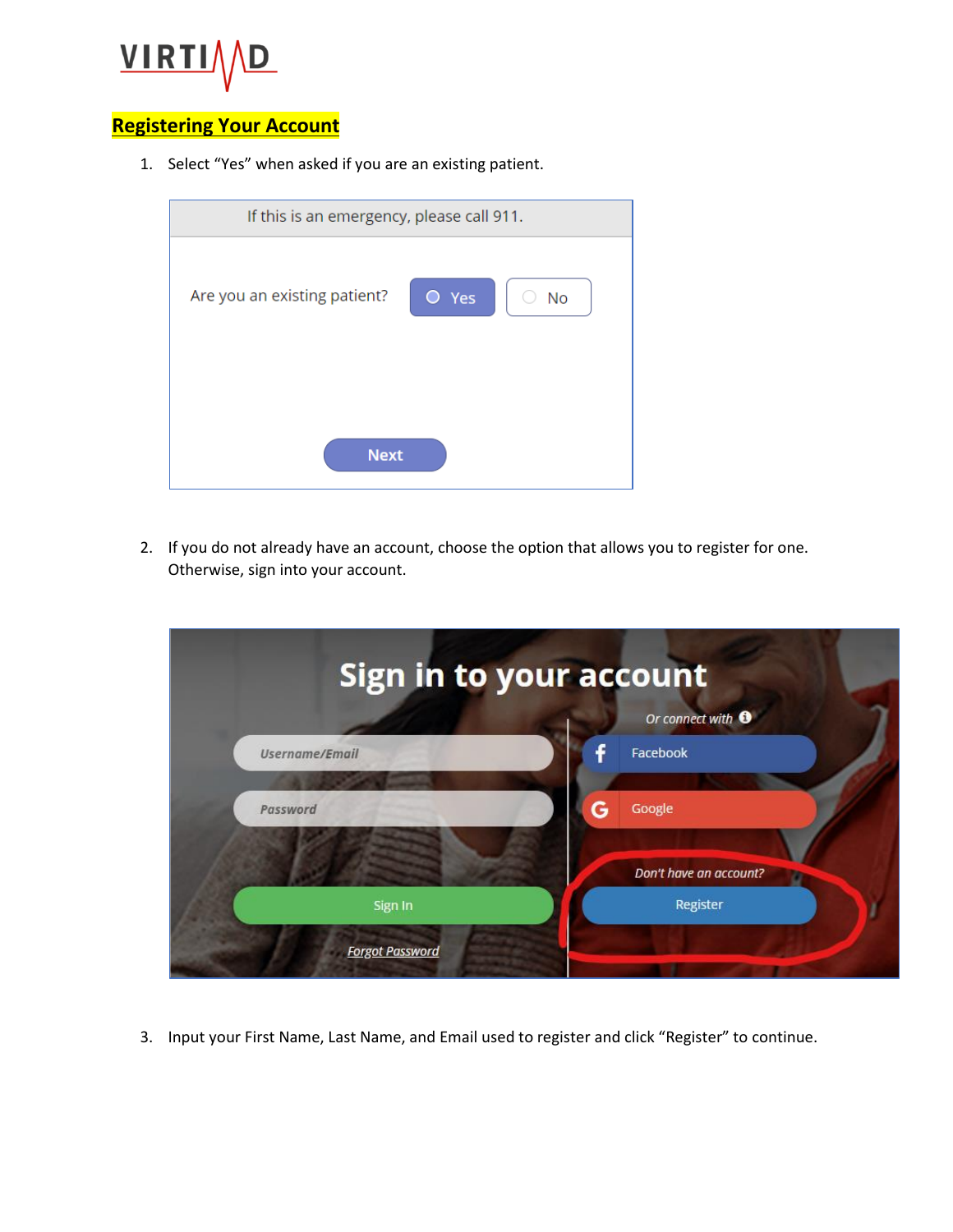

4. An email with your account information will be sent. Check your email and use the provided link to create your account.

| Introducing the patient portal!                                                                                                                                                                                                                                                                                                                                                                                                                                                                                                                                       |  |
|-----------------------------------------------------------------------------------------------------------------------------------------------------------------------------------------------------------------------------------------------------------------------------------------------------------------------------------------------------------------------------------------------------------------------------------------------------------------------------------------------------------------------------------------------------------------------|--|
| We invite you to join the patient portal, where you will have convenient 24/7 access to your<br>healthcare information                                                                                                                                                                                                                                                                                                                                                                                                                                                |  |
| Use the link below to create your secure account.                                                                                                                                                                                                                                                                                                                                                                                                                                                                                                                     |  |
| <b>Create Your Account</b>                                                                                                                                                                                                                                                                                                                                                                                                                                                                                                                                            |  |
| Thank You.                                                                                                                                                                                                                                                                                                                                                                                                                                                                                                                                                            |  |
| <b>Diligent Urgent Care LLC</b><br>Phone: 1-201-414-6277<br>www.diligenturgentcare.com                                                                                                                                                                                                                                                                                                                                                                                                                                                                                |  |
| The information contained in this transmission may contain privileged and confidential information,<br>including patient information protected by federal and state privacy laws. It is intended only for the<br>use of the person(s) named above. If you are not the intended recipient, you are hereby notified that<br>any review, dissemination, distribution, or duplication of this communication is strictly prohibited. If<br>you are not the intended recipient, please contact the sender by reply email and destroy all copies of<br>the original message. |  |

5. After you click the link you'll be directed to create a password and input your date of birth. Your password must be at least 8+ characters, use upper and lowercase letters, use a number and a symbol, and it cannot contain more than 4 repeated characters.

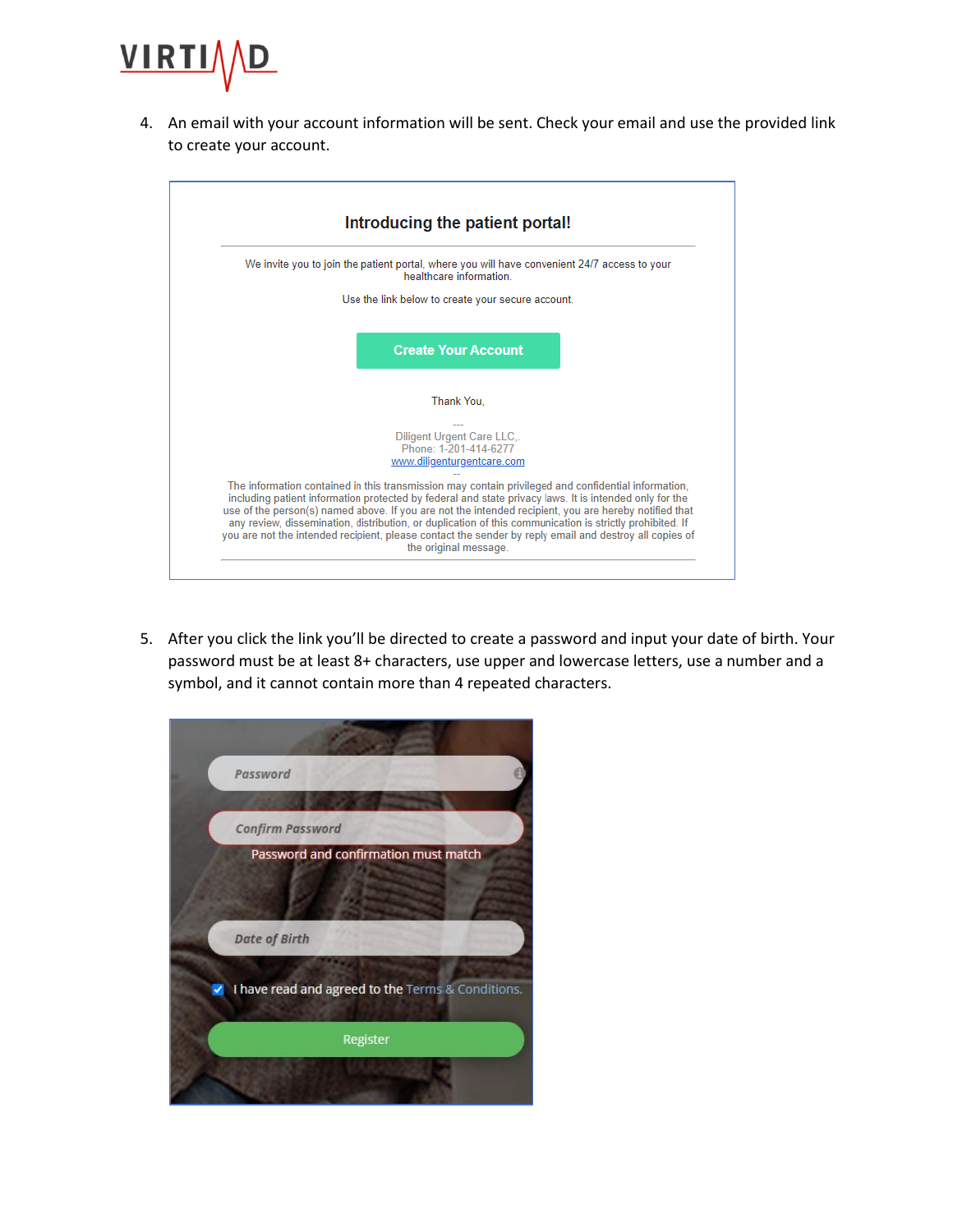

### **Scheduling Once your Account is Registered –** *you can schedule future*

*appointments in advance!*

- 1. Select "Yes" when asked if you are an existing patient.
- 2. Input your login credentials



- 3. You will then be re-directed to your account where you'll be able to follow the prompts to schedule your appointment.
- 4. Under Why do you need to be seen select the option that best works for you/your organization